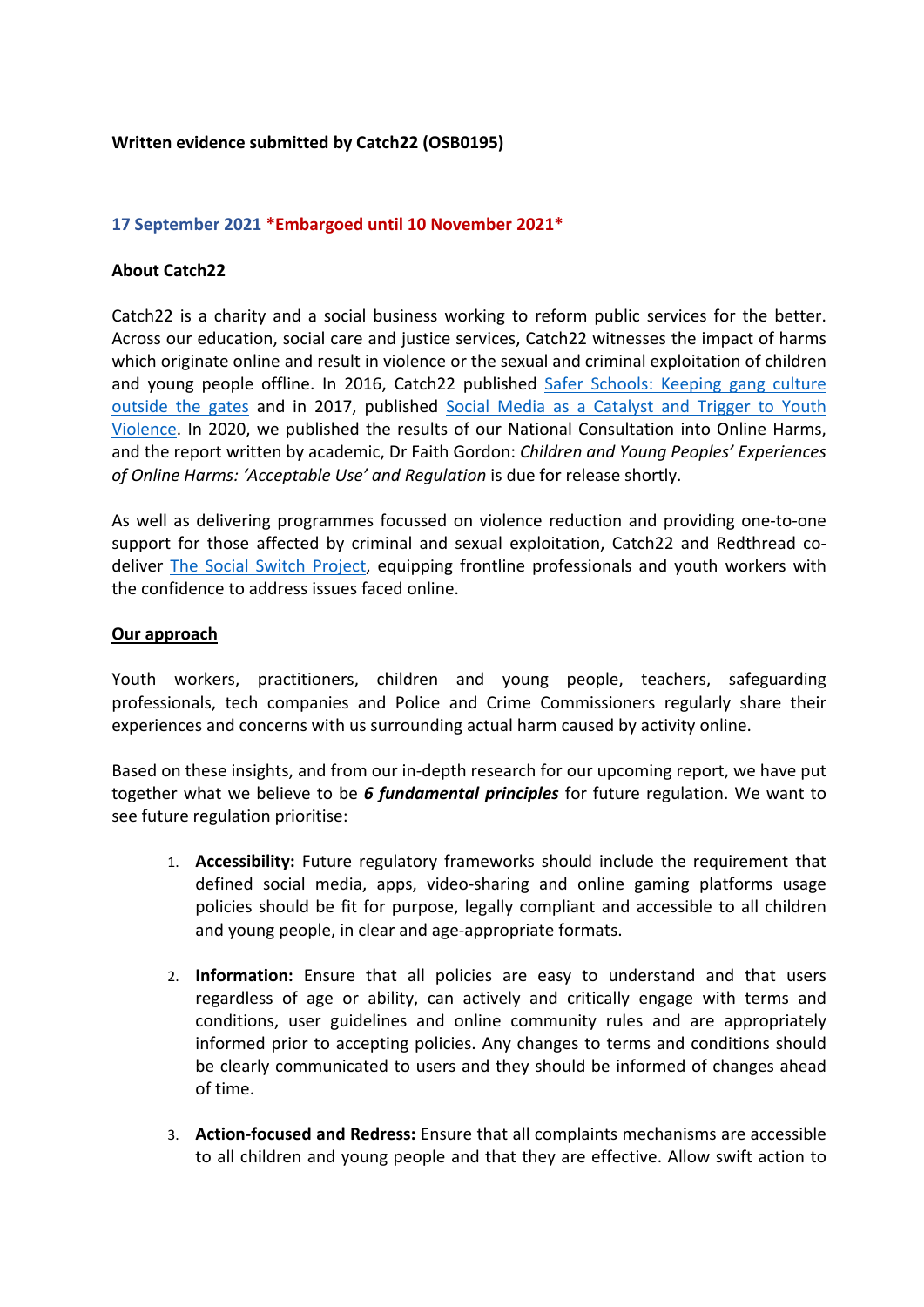be taken if policies are not adhered to and issuing of appropriate sanctions which are proportionate and reflect the harm done.

- 4. **Designed with Young Users:** Include children and young people in design at all stages and advocate for safety-by-design.
- 5. **Provision of Genuine Opportunities:** Ensure children and young people are supported to access genuine pro-social opportunities, such as employment, education, and extra-curricular activities.
- 6. **Realising, Protecting and Promoting Rights:** Children and young people have rights under the United Nations Convention on the Rights of the Child 1989, which the UK signed up to. The United Kingdom needs to engage more with the international children's rights instruments, in particular the UN General Comment No. 25 on children's rights in relation to the digital environment and embed these frameworks into reforms.

For these 6 principles to be fully realised we need to see actions from companies, government and agencies:

More quantitative and qualitative research to better understand the links between online and offline behaviour, and exactly what 'harm' is, as well as the identification of the capabilities of tech for 'social good'. Transparency on the part of companies is essential and genuine engagement with researchers is required;

- A coalition of tech companies and experts, working together to address safety, regulation, intelligence and protection of freedom of speech in a safe online world – including real efforts to prevent children and young people experiencing unwanted content, unwanted contact and other harm, and the development of more intuitive software to do this – with children and young people at the heart of all decisionmaking;
- Large-scale pro-social programmes, supporting children and young people into meaningful opportunities, career pathways – including investment in youth services – providing the right relationships to mentor and support young people to navigate this world;
- Annual and updated training for frontline professionals working with children and young people to adequately understand and be able to better support them to make the right choices online;
- A way to arm parents, guardians, and carers with the right information to keep children and young people safe, which ensures that they continue to have freedom to gain and benefit from positives of evolving technologies and the online world. These approaches should acknowledge that the need for protection should not eclipse the agency and participation rights of all children and young people in digital spaces.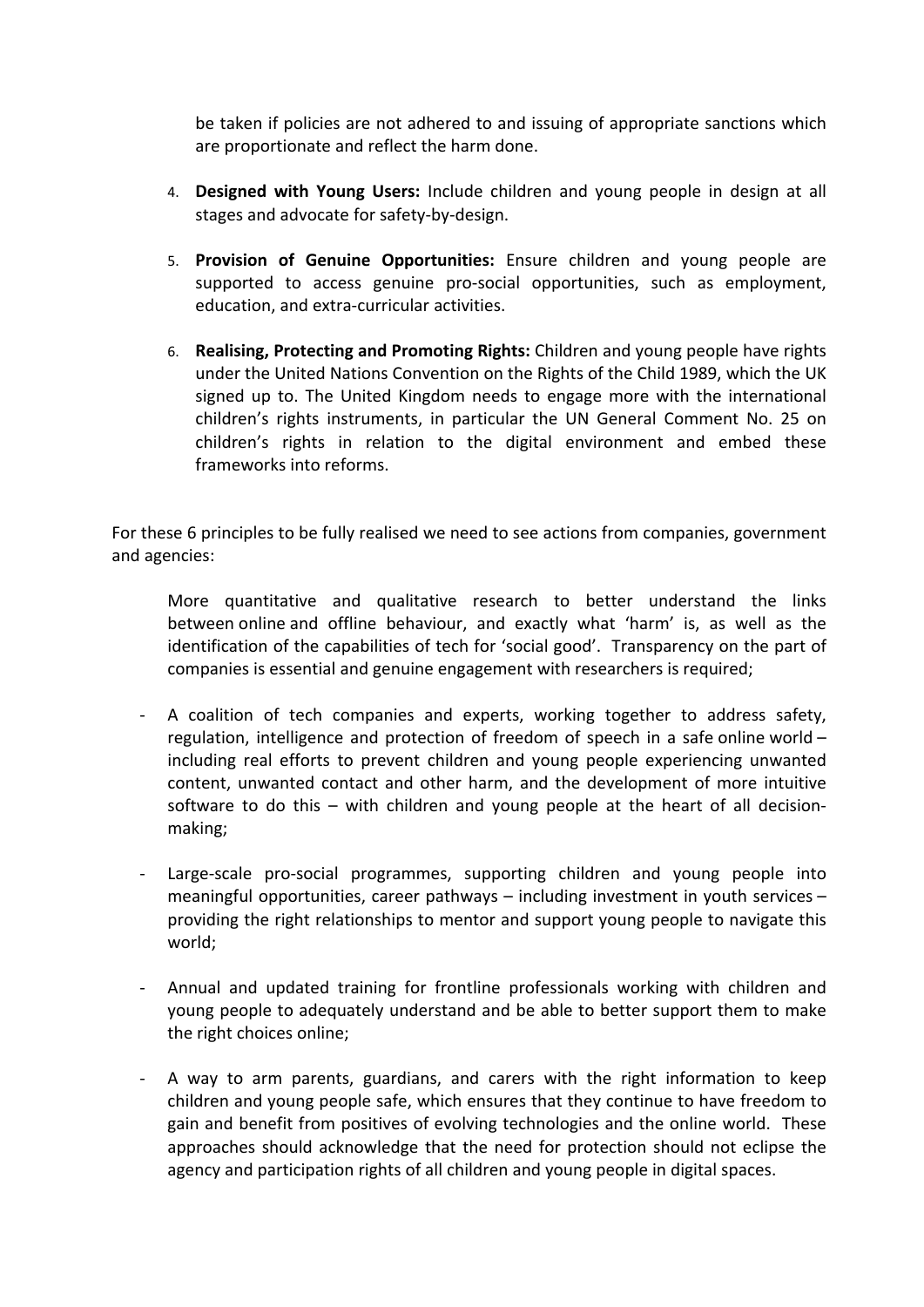# **Background/Context**

The COVID-19 lock-downs have resulted in the introduction of physical distancing measures, restrictions on movement and more than 1.5 billion children and young people affected by school closures (UNICEF, 2020). Additional aspects of life have become 'digital by default', with children and young people having to turn to digital solutions for education, socialisation and play.

Reports estimate that internet usage has increased by over 50 percent in some parts of the world (World Economic Forum, March 2020), while others continue to experience the 'digital divide'. Catch22 has been part of highlighting the impact on some of the most marginalised children and young people in the UK, [including](https://www.catch-22.org.uk/news/thousands-care-leavers-facing-digital-poverty/) [young](https://www.catch-22.org.uk/news/thousands-care-leavers-facing-digital-poverty/) [care](https://www.catch-22.org.uk/news/thousands-care-leavers-facing-digital-poverty/) [leavers.](https://www.catch-22.org.uk/news/thousands-care-leavers-facing-digital-poverty/)

Online platforms have provided positive opportunities for engagement, however **increased time spent online has also resulted in increased exposure to risks and harm**. This was confirmed by reported statistics in the UK, such as those from the Internet Watch Foundation (2020), the Home Office (2020) and research conducted by Gordon (2020-2021).

## **Our upcoming research**

In 2021, thanks to support from the Mayor of London's Violence Reduction Unit, Catch22 has conducted research as part of The Social Switch Project. The research was led by Dr Faith Gordon from the ANU College of Law, Australia National University and the Information, Law and Policy Centre, Institute of Advanced Legal Studies, London. This study involved extensive focus groups and interviews conducted with 42 CYP aged 10-22 years, with engagement throughout with a youth advisory group. 15 interviews were also conducted with stakeholders and professionals, from police, safeguarding, youth work, victim service provision, tech and gaming companies, regulators and the wider industry.

\*Please note that the research report is due for release shortly and will be provided to the Committee in full for their attention\*.

**The following recommendations are derived in this larger research study due to be published soon and are being shared with the Committee in confidence. We request that these are not shared more widely until the release of the full report in November 2021.**

Incorporating the insights from CYP, and the discussions with professionals, industry, policy makers and the international literature and policy review, the 7 'R's have been devised to outline the recommended action points.

## 1. **Research**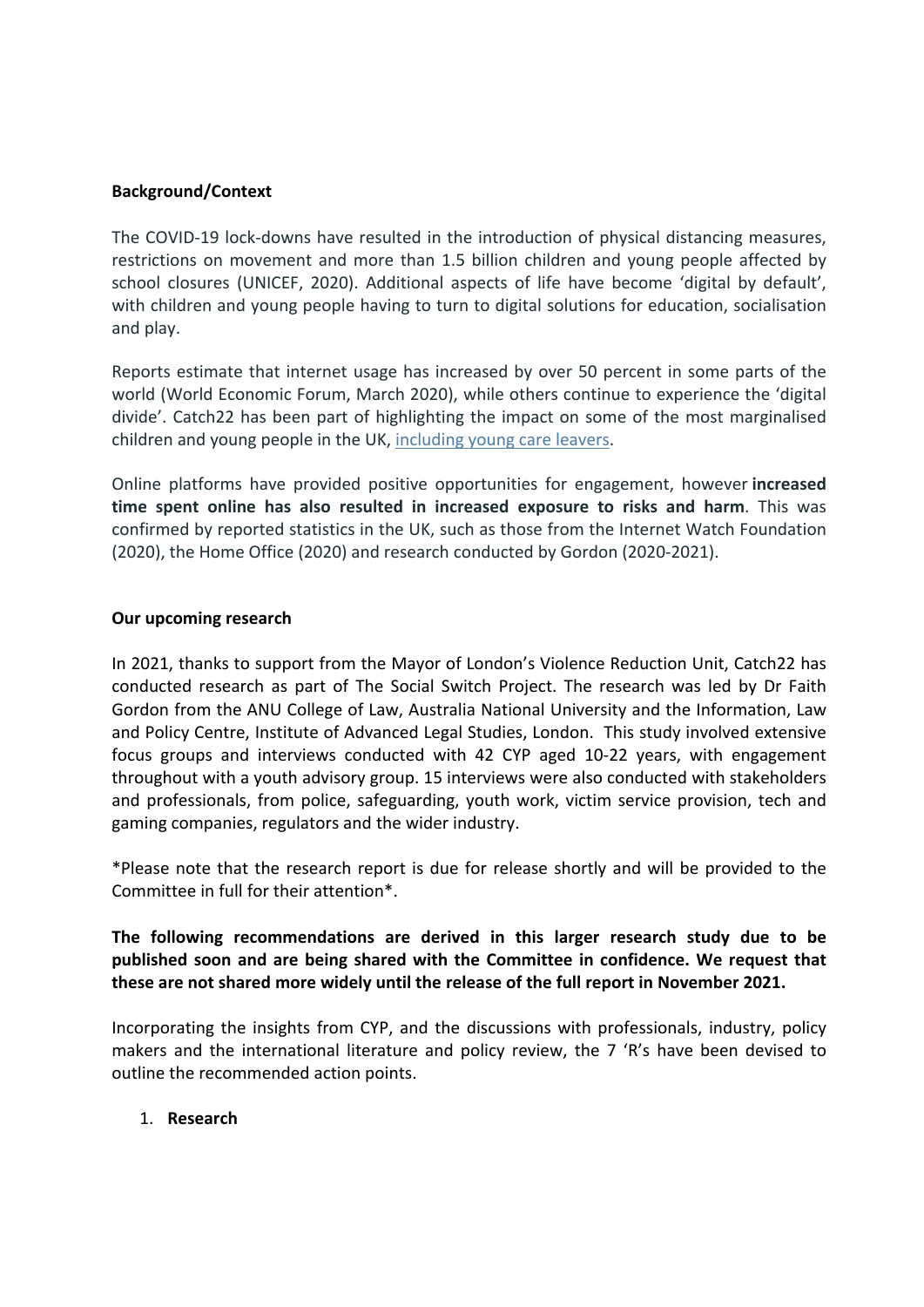Tech professionals stated that qualitative research is essential for defining what "harm" is. In this current research CYP could identify 'harm' as: unwanted contact; unwanted content; unwanted use of data; and lack of resolution and redress.

With more transparency and engagement, the distrust and feelings of professionals always being "one step behind" could be addressed. Collaborations with independent academics can create new knowledge, generate more data on the capabilities of tech and therefore better enable society to gain insight. Platforms need to be more transparent, engage fully with researchers and organisations and show a genuine willingness to affect change.

**Action:** All reforms need to be based on evidence. For those that affect CYP, children and young people should be effectively consulted. Evidence about CYP should come from CYP.

**Action:** Given how rapidly platforms and technologies are evolving, resources need to be dedicated to independent research that is fully participatory and includes transparent input from tech companies.

# 2. **Rights**

What CYP often referred to as being important for them is clearly linked to their rights under the United Nations Convention on the Rights of the Child – including their right to find and share information, to their right not to be exploited. Children's rights discourse appears to be absent from much of the discussions and debates on online harms in the United Kingdom.

**Action:** The United Nations General Comment No. 25 on children's rights in relation to the digital environment makes clear recommendations. The United Kingdom needs to engage more with the international children's rights instruments and embed the international children's rights frameworks into proposed reforms. For example, States parties should ensure that, in *all actions* regarding the provision, regulation, design, management and use of the digital environment, the best interests of every child is a primary consideration (UN General Comment, No. 25).

**Action:** Child rights impact assessments should be mandated and should embed children's rights into legislation, budgetary allocations and other administrative decisions relating to the digital environment. The Government should promote their use among public bodies and businesses relating to the digital environment (UN General Comment, No. 25).

## 3. **Regulation**

Regulation and the creation of a regulatory framework has been the central focus throughout the discussions and debates in the United Kingdom. The proposed legislative framework of the [draft](https://assets.publishing.service.gov.uk/government/uploads/system/uploads/attachment_data/file/985033/Draft_Online_Safety_Bill_Bookmarked.pdf) [Online](https://assets.publishing.service.gov.uk/government/uploads/system/uploads/attachment_data/file/985033/Draft_Online_Safety_Bill_Bookmarked.pdf) [Safety](https://assets.publishing.service.gov.uk/government/uploads/system/uploads/attachment_data/file/985033/Draft_Online_Safety_Bill_Bookmarked.pdf) [Bill](https://assets.publishing.service.gov.uk/government/uploads/system/uploads/attachment_data/file/985033/Draft_Online_Safety_Bill_Bookmarked.pdf), includes details of an independent regulator.

Regulation however is not a 'fix-all' solution. It will not address each aspect of online harm and is just one of many necessary measures.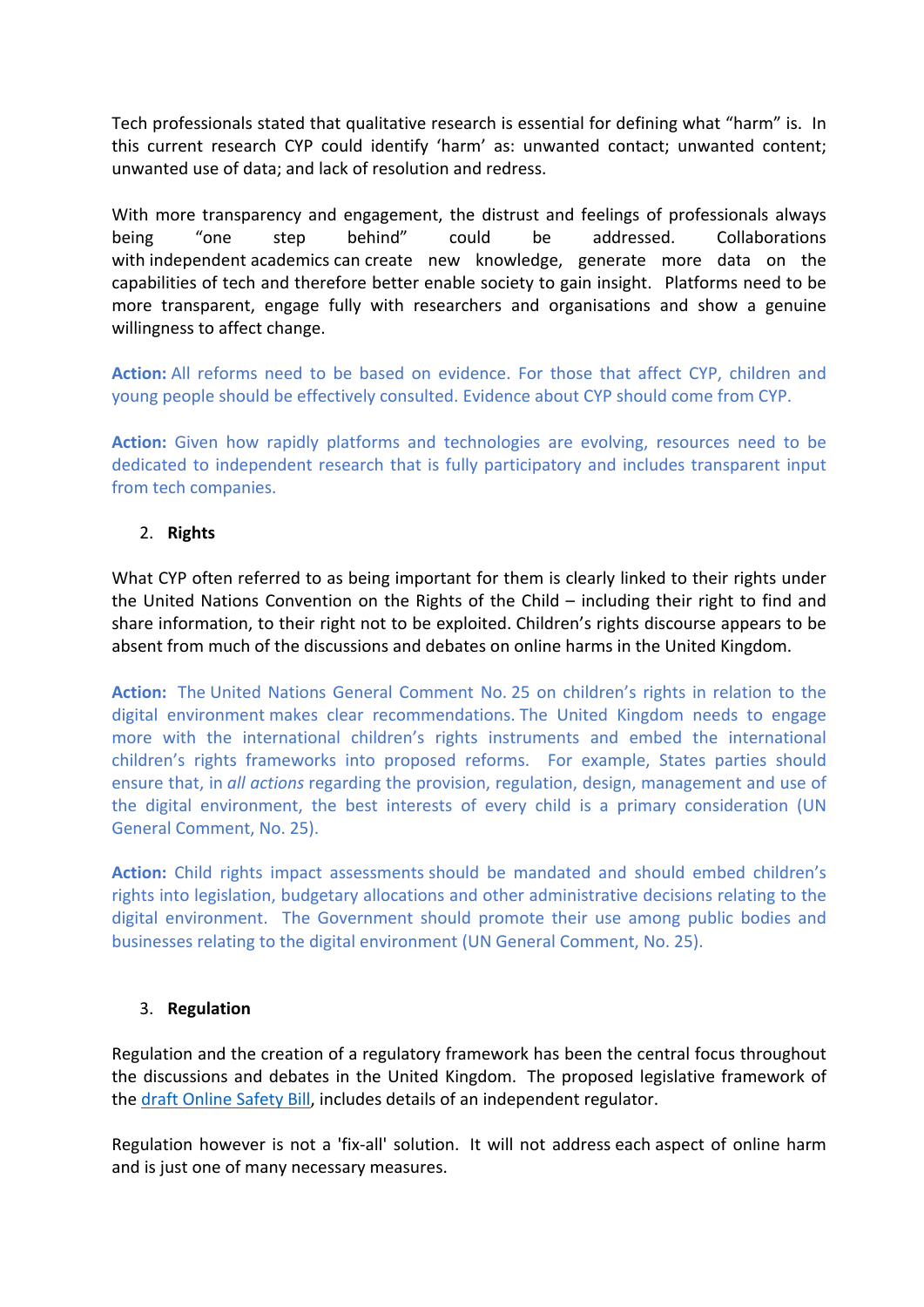**Action:** Legal but harmful content should be recognised in future legislation and the need for a clear duty of care.

**Action:** For regulation to be successful, emphasis needs to be placed on areas such as education and development, addressing social inequalities, and the need for transparency by companies.

## 4. **Responsibilities**

CYP felt that balancing freedom of expression, access to information and protection from exploitation was a major challenge for companies, the Government and wider society. CYP placed a lot of emphasis on the responsibilities of companies and felt that they should be held accountable for inaction.

A [statutory](https://www.carnegieuktrust.org.uk/project/harm-reduction-in-social-media/?download=view) [duty](https://www.carnegieuktrust.org.uk/project/harm-reduction-in-social-media/?download=view) [of](https://www.carnegieuktrust.org.uk/project/harm-reduction-in-social-media/?download=view) [care](https://www.carnegieuktrust.org.uk/project/harm-reduction-in-social-media/?download=view) placed on social media service providers in regards to their users, as proposed by the Carnegie UK Trust, has the potential to help with protecting CYP online.

**Action:** Companies should be responsible for the creation and maintenance of safe spaces online and they should be held accountable for inaction in addressing concerns.

**Action:** An independent and transparent oversight body is required for overseeing regulation, which can ensure that companies and individuals are held accountable. CYP need to be made aware of its existence and role, and all information and complaints processes need to be accessible for CYP.

## 5. **Representation**

Most CYP stated that this was one of the first times that they had been asked about their experiences online and what interventions they could suggest. CYP want more opportunities to express their opinions and for their suggestions to inform change. They also want opportunities to engage with those who design, maintain, and regulate online spaces.

**Action:** Policymakers, legislators, practitioners, and industry need to create greater opportunities for CYP's opinions, from a diverse range of backgrounds to be heard. The need to ensure that CYP's experiences inform change in areas such as online safety, accessibility and in the education design and delivery space. Australia's 'Safety by Design' approach is an example worth considering.

**Action:** CYP want to be part of the design and delivery of education programmes. They want to be part of panels that tech companies, platforms, and gaming designers consult with when designing, developing and updating new products.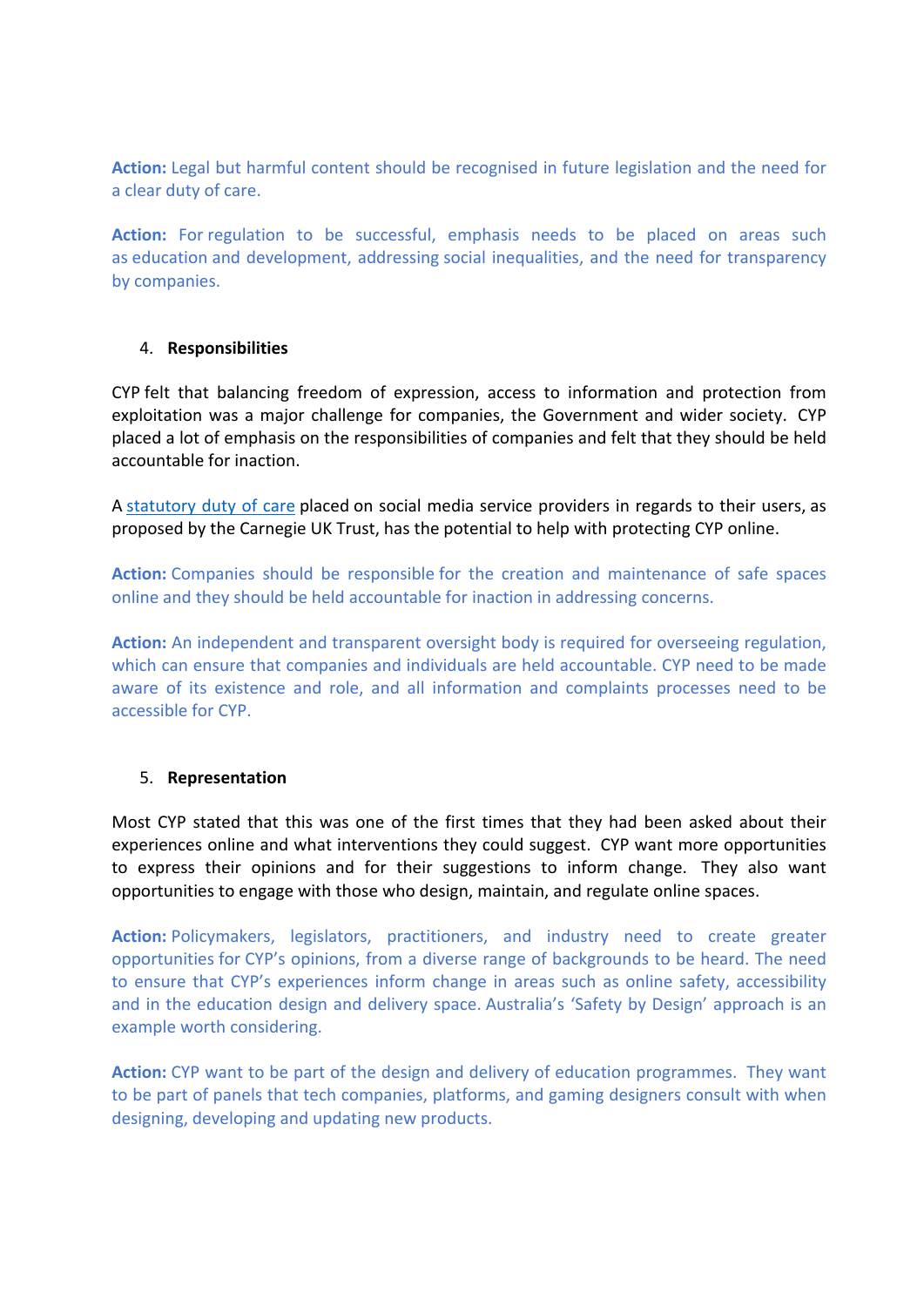### 6. **Responses**

CYP have said that responses from companies following a complaint often go unaddressed or there are delays. The delayed responses, often automated, were referred to as retraumatising and made CYP relive the original harmful experience.

A small number of CYP mentioned experiences of having their mobile phones taken away by the police for evidence-gathering purposes for months at a time, in response to serious incidences. For less serious incidences, professionals' approach was too often about 'getting offline'.

**Action:** CYP and their advocates want to see quick, appropriate,

effective, and proportionate responses to online harms. They want personalised - not automated - responses and want to feel that companies are acting on complaints.

**Action:** CYP want law enforcement to outline from the outset how long they will require their phones and devices for, and they want swifter processing and better updates from law enforcement.

**Action:** Frontline professionals must be trained and prepared for responding to instances of online harms and divert CYP towards embracing the opportunities digital worlds can present.

## 7. **Resources**

Educators and safeguarding professionals feel that the lack of resources to respond to the rise in incidents of online harms, leave them feeling overwhelmed and concerned for the safety, health, and well-being of CYP.

**Action:** More resources are needed for those working in education and safeguarding and also adequate funding needs to be available for the provision of victim support to address harms originating online.

**Action:** CYP want reforms to PHSE education to include online behaviour, and professionals want to see more education on how to 'self-regulate', identify harmful behaviour and report such incidents too.

*Research Reference for above findings*